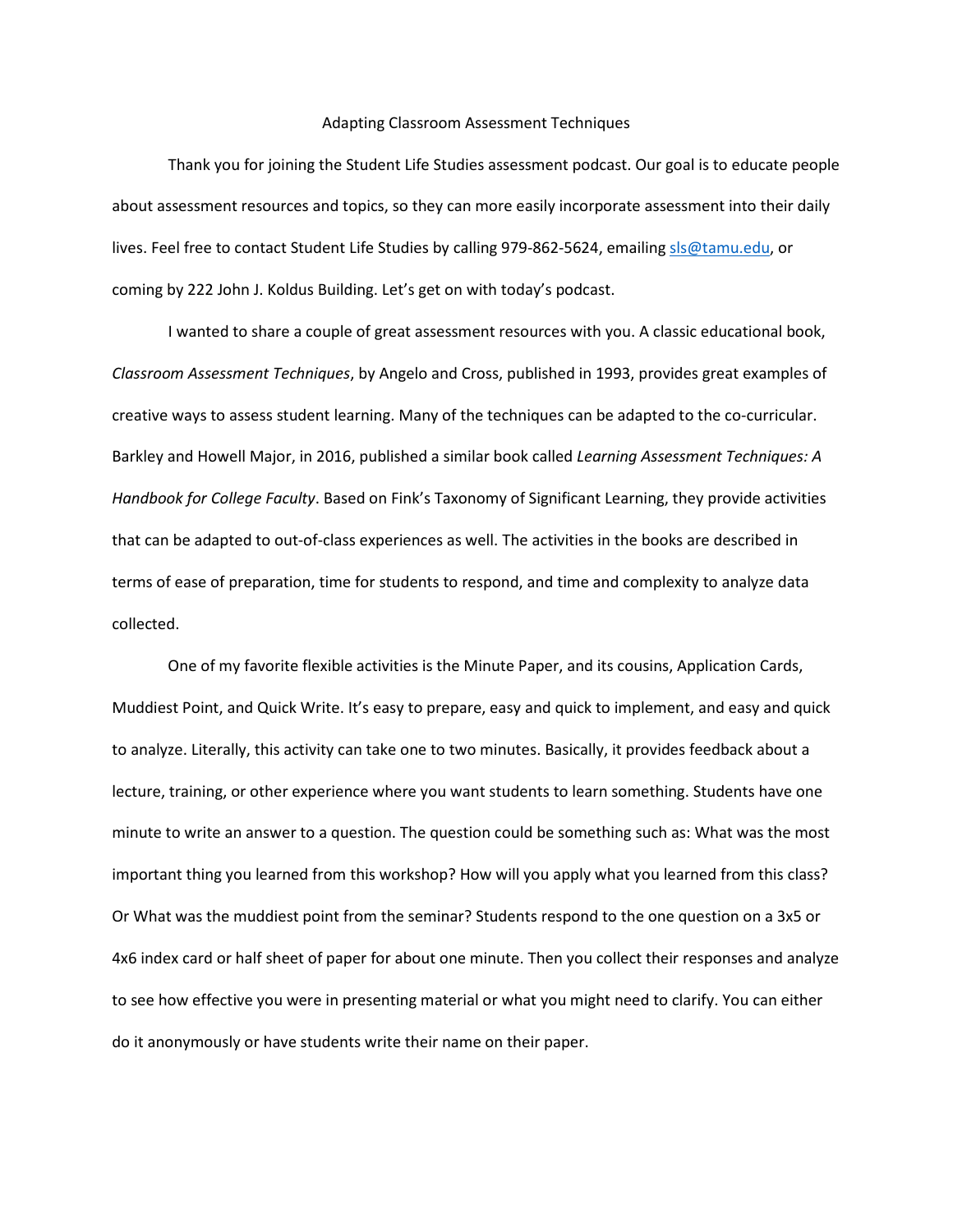The Misconception/Preconception activity assesses the students' prior knowledge but also addresses knowledge or beliefs that could hinder further learning. This technique might work really well if you are presenting a workshop on topics that are sensitive or commonly misunderstood. For example, it might be something like alcohol or drug use, sexually transmitted infections, or mental health. The presenter would develop a list of common misperceptions and make a brief questionnaire using multiple choice or short answer questions. You could also ask students their degree of certainty of their answers to see how deeply held the belief is. In most cases, students would be answering anonymously. You could collect their responses to see what the common misconceptions/preconceptions are. If you are working with the same group of students over time, you could always administer the questionnaire later to see if their responses become more correct.

The Prediction Guide might be a good idea for students who are planning an event or even looking at things through a risk management lens. Students respond to a series of questions to make predictions prior to an event and then revisiting those predictions after the event. Students are encouraged to bring in previous knowledge to help them connect to new ideas. This also helps to uncover misconceptions they might have. The questions could be yes/no, fact/opinion, or agree/disagree. Following individual responses, the group can discuss the answers. This activity does take a little preplanning by the advisor or student leader.

If you are looking for a way to structure a case study, you might try the Triple Jump. Although this is a little more complex and time consuming than other methods, it can help students critically think and make informed decisions. When students have a real-world problem presented to them, they (1) articulate a plan for solving it, (2) gather resources, and (3) attempt to provide a viable solution. This activity might span a couple of meetings or be part of a retreat where there is enough time to define the problem, identify resources, propose solutions, and evaluate the potential solutions. You can document their learning through a rubric or similar tool.